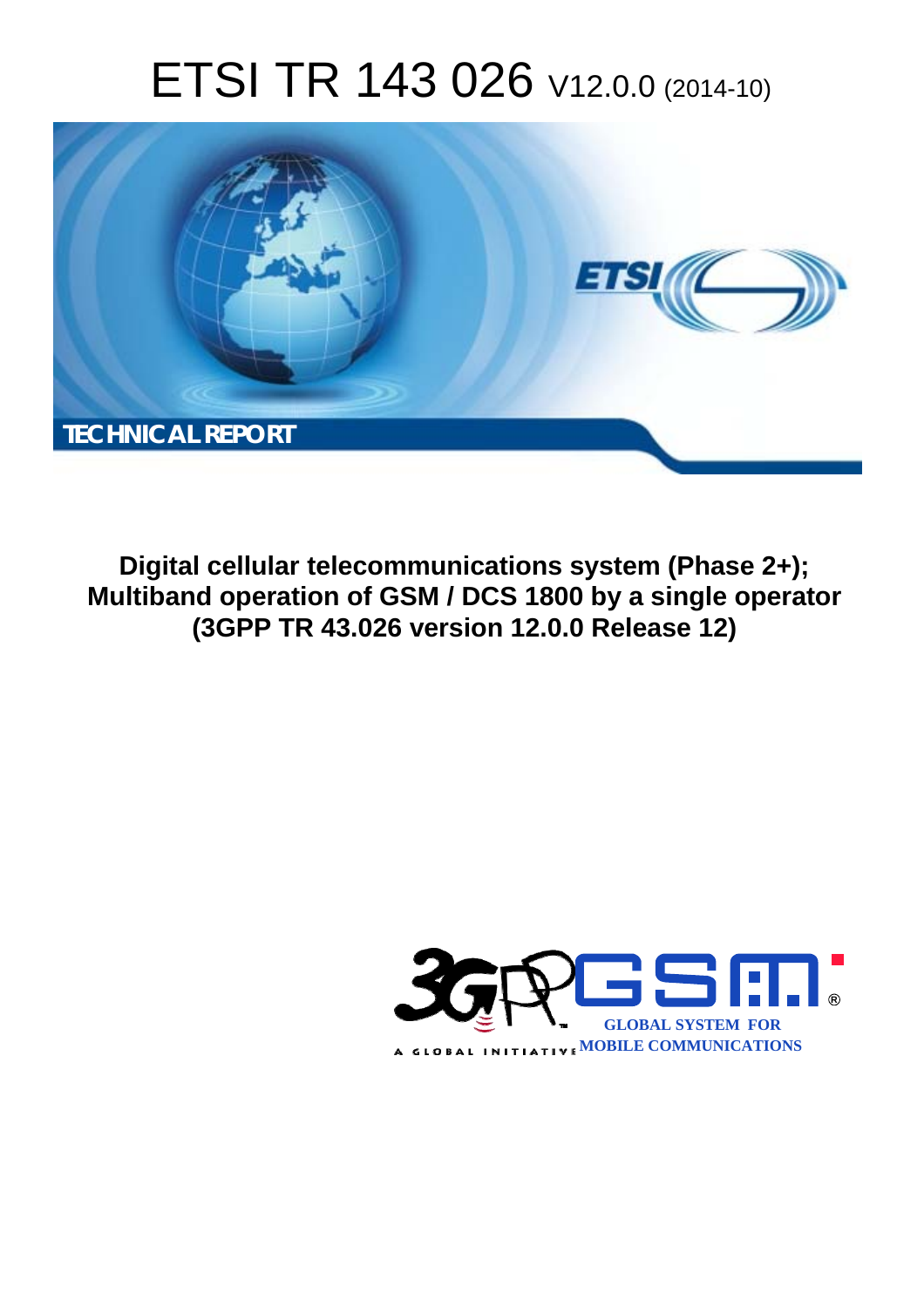Reference RTR/TSGG-0143026vc00

> Keywords **GSM**

#### *ETSI*

#### 650 Route des Lucioles F-06921 Sophia Antipolis Cedex - FRANCE

Tel.: +33 4 92 94 42 00 Fax: +33 4 93 65 47 16

Siret N° 348 623 562 00017 - NAF 742 C Association à but non lucratif enregistrée à la Sous-Préfecture de Grasse (06) N° 7803/88

#### *Important notice*

The present document can be downloaded from: [http://www.etsi.org](http://www.etsi.org/)

The present document may be made available in electronic versions and/or in print. The content of any electronic and/or print versions of the present document shall not be modified without the prior written authorization of ETSI. In case of any existing or perceived difference in contents between such versions and/or in print, the only prevailing document is the print of the Portable Document Format (PDF) version kept on a specific network drive within ETSI Secretariat.

Users of the present document should be aware that the document may be subject to revision or change of status. Information on the current status of this and other ETSI documents is available at <http://portal.etsi.org/tb/status/status.asp>

If you find errors in the present document, please send your comment to one of the following services: [http://portal.etsi.org/chaircor/ETSI\\_support.asp](http://portal.etsi.org/chaircor/ETSI_support.asp)

#### *Copyright Notification*

No part may be reproduced or utilized in any form or by any means, electronic or mechanical, including photocopying and microfilm except as authorized by written permission of ETSI.

The content of the PDF version shall not be modified without the written authorization of ETSI. The copyright and the foregoing restriction extend to reproduction in all media.

> © European Telecommunications Standards Institute 2014. All rights reserved.

**DECT**TM, **PLUGTESTS**TM, **UMTS**TM and the ETSI logo are Trade Marks of ETSI registered for the benefit of its Members. **3GPP**TM and **LTE**™ are Trade Marks of ETSI registered for the benefit of its Members and of the 3GPP Organizational Partners.

**GSM**® and the GSM logo are Trade Marks registered and owned by the GSM Association.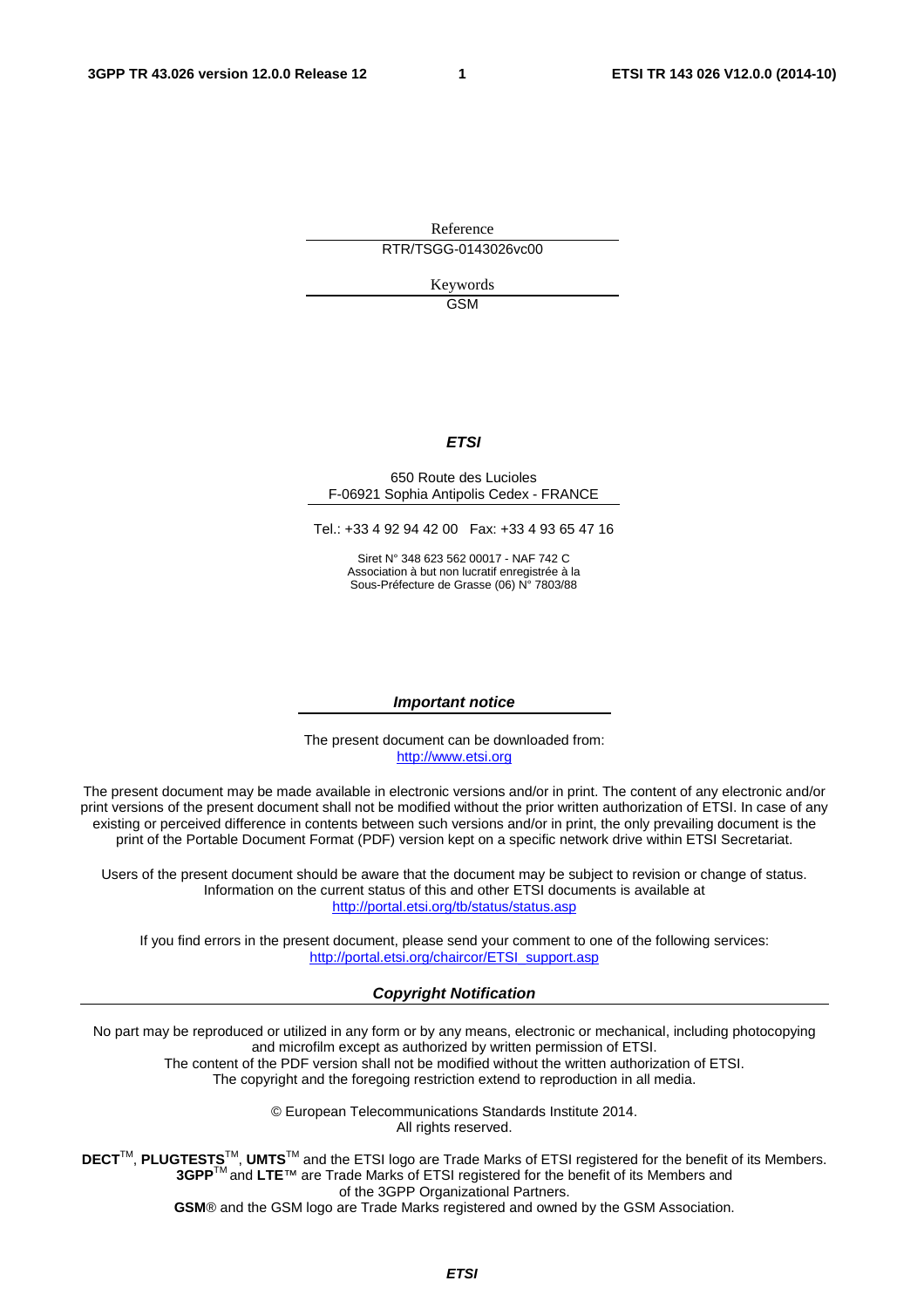# Intellectual Property Rights

IPRs essential or potentially essential to the present document may have been declared to ETSI. The information pertaining to these essential IPRs, if any, is publicly available for **ETSI members and non-members**, and can be found in ETSI SR 000 314: *"Intellectual Property Rights (IPRs); Essential, or potentially Essential, IPRs notified to ETSI in respect of ETSI standards"*, which is available from the ETSI Secretariat. Latest updates are available on the ETSI Web server [\(http://ipr.etsi.org](http://webapp.etsi.org/IPR/home.asp)).

Pursuant to the ETSI IPR Policy, no investigation, including IPR searches, has been carried out by ETSI. No guarantee can be given as to the existence of other IPRs not referenced in ETSI SR 000 314 (or the updates on the ETSI Web server) which are, or may be, or may become, essential to the present document.

# Foreword

This Technical Report (TR) has been produced by ETSI 3rd Generation Partnership Project (3GPP).

The present document may refer to technical specifications or reports using their 3GPP identities, UMTS identities or GSM identities. These should be interpreted as being references to the corresponding ETSI deliverables.

The cross reference between GSM, UMTS, 3GPP and ETSI identities can be found under [http://webapp.etsi.org/key/queryform.asp.](http://webapp.etsi.org/key/queryform.asp)

# Modal verbs terminology

In the present document "**shall**", "**shall not**", "**should**", "**should not**", "**may**", "**may not**", "**need**", "**need not**", "**will**", "**will not**", "**can**" and "**cannot**" are to be interpreted as described in clause 3.2 of the [ETSI Drafting Rules](http://portal.etsi.org/Help/editHelp!/Howtostart/ETSIDraftingRules.aspx) (Verbal forms for the expression of provisions).

"**must**" and "**must not**" are **NOT** allowed in ETSI deliverables except when used in direct citation.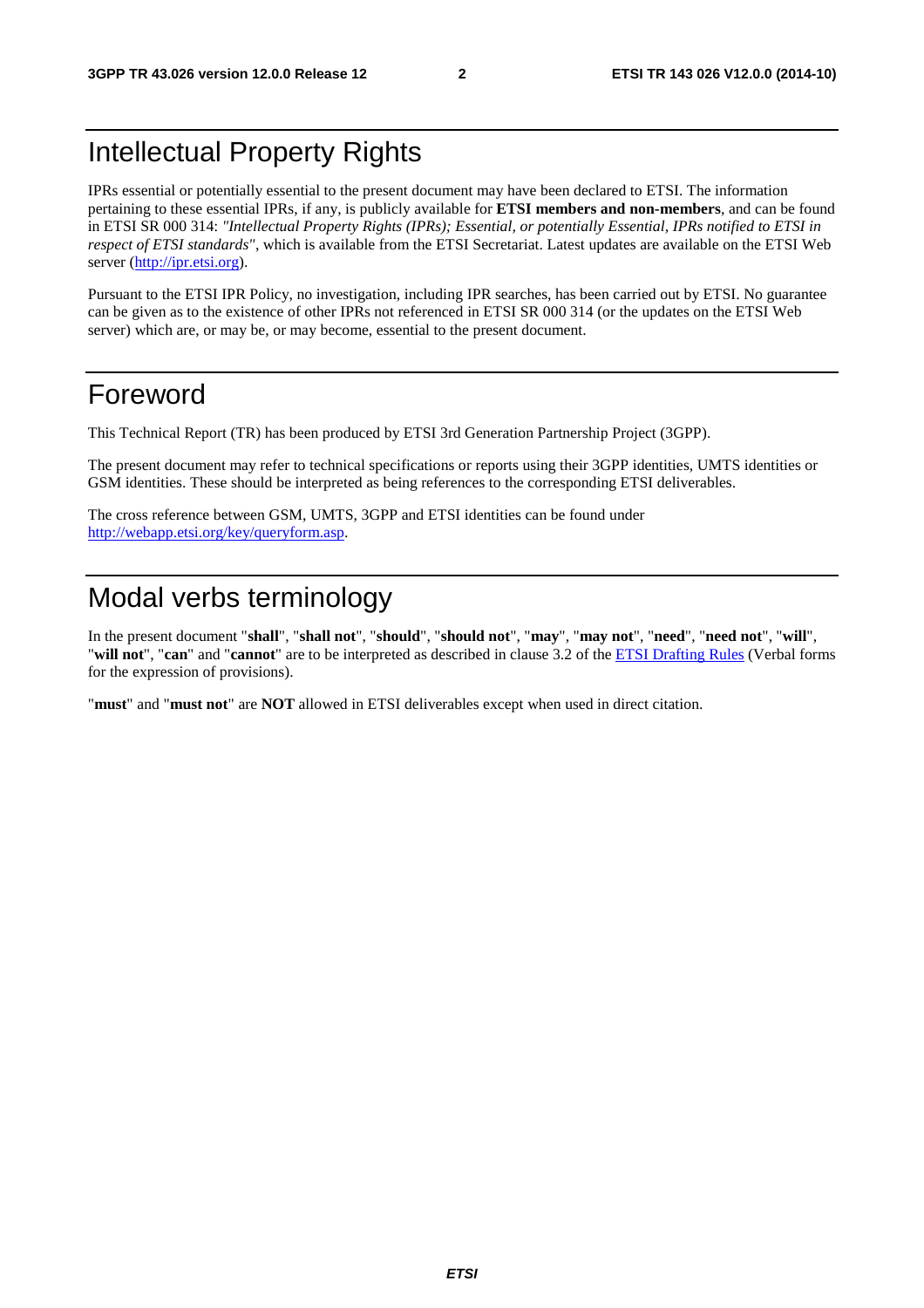$\mathbf{3}$ 

# Contents

| 1               |                                                                                     |  |  |  |  |  |
|-----------------|-------------------------------------------------------------------------------------|--|--|--|--|--|
| 1.1             |                                                                                     |  |  |  |  |  |
| 1.2             |                                                                                     |  |  |  |  |  |
| 2               |                                                                                     |  |  |  |  |  |
| 2.1             |                                                                                     |  |  |  |  |  |
| 2.2             |                                                                                     |  |  |  |  |  |
| 2.3<br>2.4      |                                                                                     |  |  |  |  |  |
| 2.5             |                                                                                     |  |  |  |  |  |
| 3               |                                                                                     |  |  |  |  |  |
| 3.1             |                                                                                     |  |  |  |  |  |
| 3.2             |                                                                                     |  |  |  |  |  |
| 3.3             |                                                                                     |  |  |  |  |  |
| 3.4             |                                                                                     |  |  |  |  |  |
| 4               |                                                                                     |  |  |  |  |  |
| 4.1<br>4.1.1    |                                                                                     |  |  |  |  |  |
| 4.1.2           |                                                                                     |  |  |  |  |  |
| 4.1.3           |                                                                                     |  |  |  |  |  |
| 4.2             |                                                                                     |  |  |  |  |  |
| 4.3             |                                                                                     |  |  |  |  |  |
| 4.4             |                                                                                     |  |  |  |  |  |
| 5               |                                                                                     |  |  |  |  |  |
| 5.1<br>5.2      |                                                                                     |  |  |  |  |  |
| 5.3             |                                                                                     |  |  |  |  |  |
| 6               |                                                                                     |  |  |  |  |  |
| 6.1             |                                                                                     |  |  |  |  |  |
| 6.1.1           |                                                                                     |  |  |  |  |  |
| 6.1.2           |                                                                                     |  |  |  |  |  |
| 6.2<br>6.2.1    |                                                                                     |  |  |  |  |  |
| 6.2.2           |                                                                                     |  |  |  |  |  |
| 6.3             |                                                                                     |  |  |  |  |  |
| 6.3.1           |                                                                                     |  |  |  |  |  |
| 6.3.2           |                                                                                     |  |  |  |  |  |
| Annex A:        |                                                                                     |  |  |  |  |  |
| A.1             |                                                                                     |  |  |  |  |  |
| A.2             |                                                                                     |  |  |  |  |  |
| A.3             | Proposed for WI "Technical enhancements" and required by WI "Multiband operation"11 |  |  |  |  |  |
| A.4             |                                                                                     |  |  |  |  |  |
| A.5             |                                                                                     |  |  |  |  |  |
|                 |                                                                                     |  |  |  |  |  |
| <b>Annex B:</b> |                                                                                     |  |  |  |  |  |
|                 |                                                                                     |  |  |  |  |  |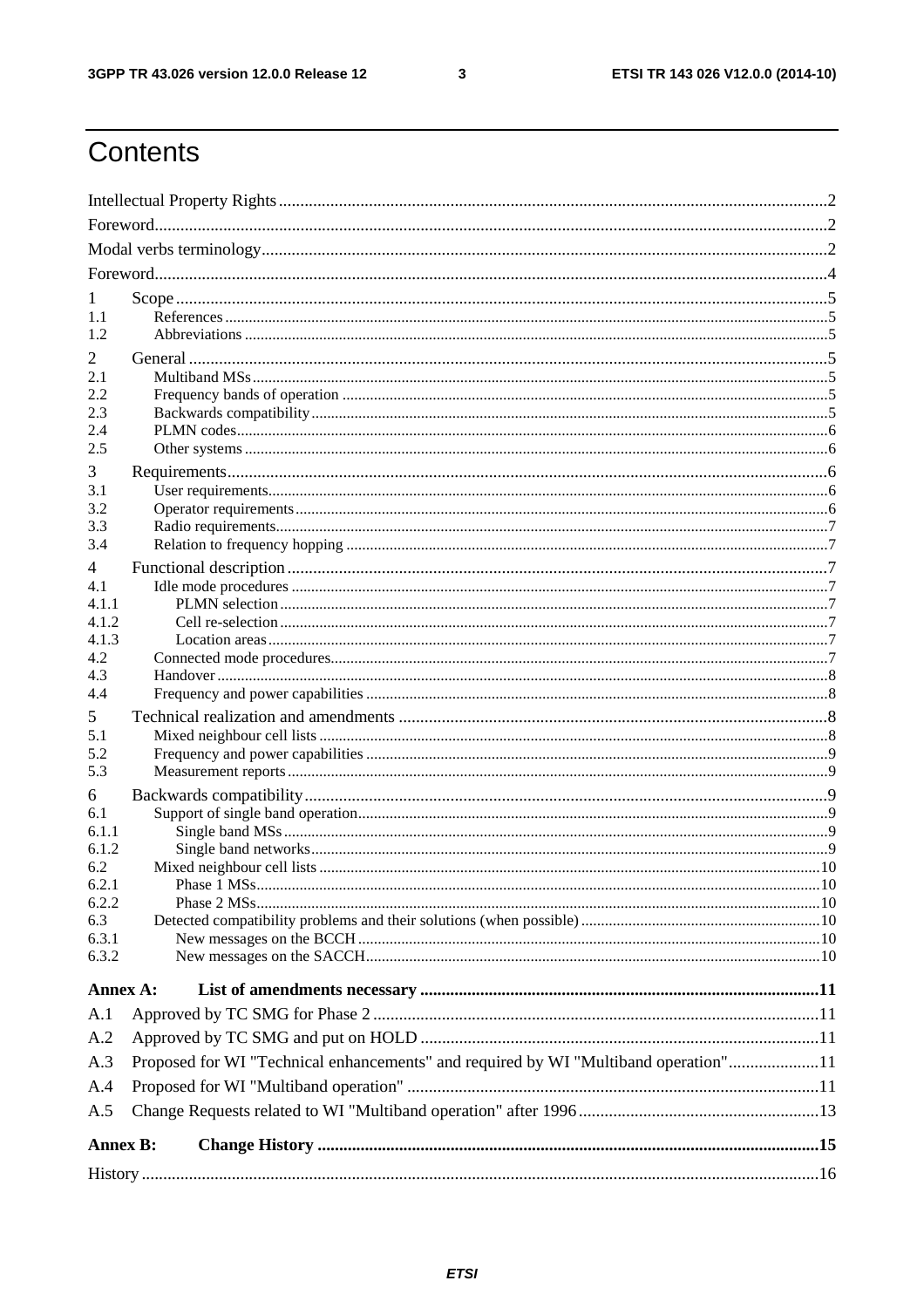# Foreword

This Technical Specification has been produced by the 3<sup>rd</sup> Generation Partnership Project (3GPP).

The contents of the present document are subject to continuing work within the TSG and may change following formal TSG approval. Should the TSG modify the contents of the present document, it will be re-released by the TSG with an identifying change of release date and an increase in version number as follows:

Version x.y.z

where:

- x the first digit:
	- 1 presented to TSG for information;
	- 2 presented to TSG for approval;
	- 3 or greater indicates TSG approved document under change control.
- y the second digit is incremented for all changes of substance, i.e. technical enhancements, corrections, updates, etc.
- z the third digit is incremented when editorial only changes have been incorporated in the document.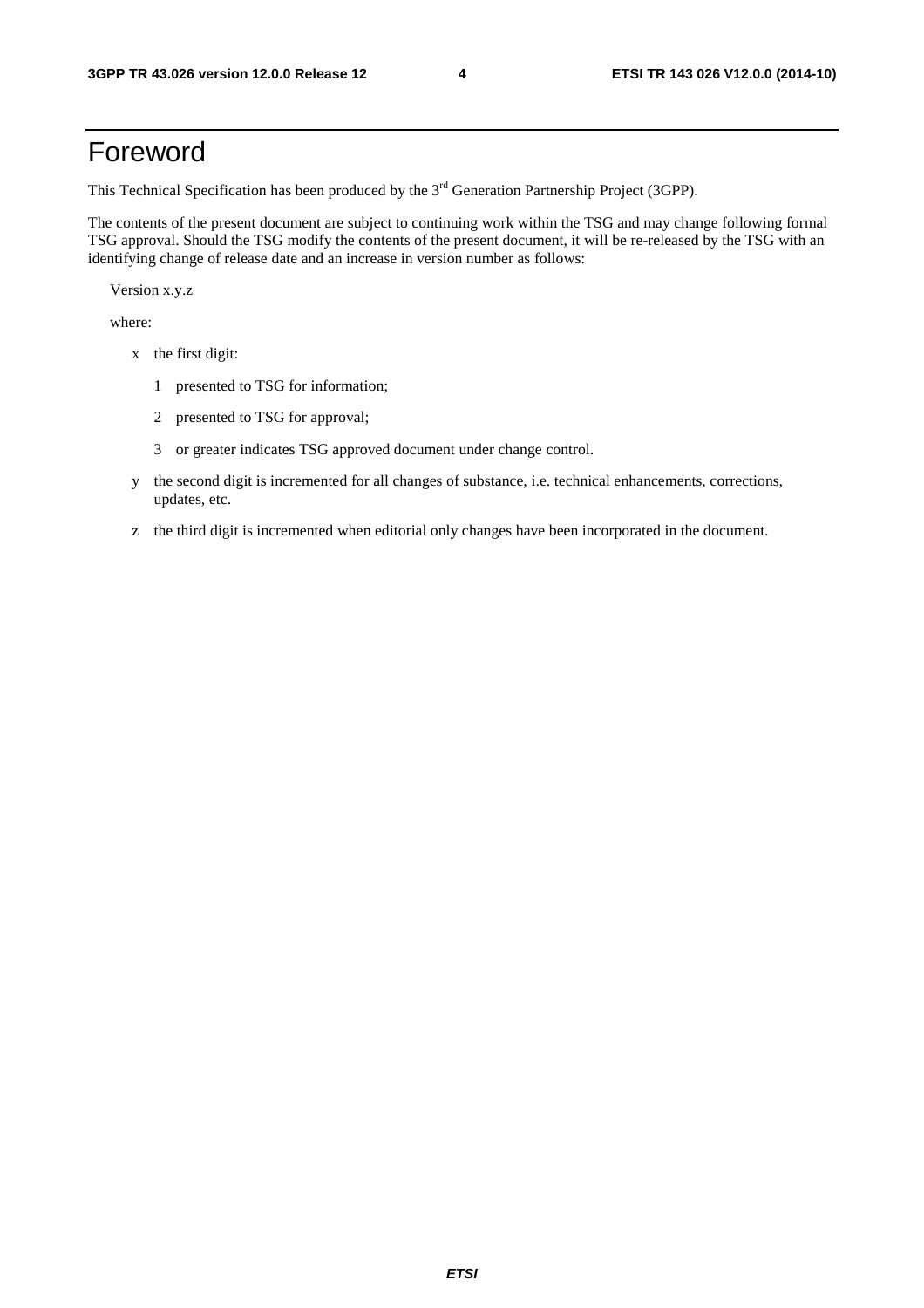# 1 Scope

The purpose of the present document is to describe the functionality of a Multiband GSM/DCS Network operated by a single operator and the Multiband GSM/DCS Mobile Station (MS). It also describes the necessary amendments to the GSM/DCS phase 2 specifications for the technical realization of the function.

The resulting Amendment Requests (AR) and Change Requests (CR) necessary for Multiband Operation are listed in annex A.

# 1.1 References

Not relevant to the present document.

# 1.2 Abbreviations

Abbreviations used in the present document are listed in GSM 01.04.

# 2 General

Multiband operation of GSM/DCS by a single operator enables an operator, with licenses in more than one of the frequency bands specified in the GSM specifications, to support the use of multiband MSs in all bands of the licenses. In addition it also enables the operator to support the use of single band MSs in, at least, one band of the licenses.

Multiband GSM/DCS MSs, are MSs which are capable of using more than one of the frequency bands specified in the GSM specifications. The multiband MS is specified in GSM 02.06. (AR02.06-A001) and in section 2.1.

The use of multiband operation and development of multiband MSs are optional for operators and manufactures.

### 2.1 Multiband MSs

A MS which supports more than one band and the functionality below is defined as a Multiband MS.

The multiband MS has the functionality to perform handover, channel assignment, cell selection and cell re-selection between all its bands of operation within one PLMN, i.e. when one PLMN code is used in all bands. In addition it has the functionality to make PLMN selection, in manual or automatic mode, in all its bands of operation. The multiband MS shall meet all requirements specified for each individual band supported. In addition it shall meet the extra functional requirements for the multiband MSs.

# 2.2 Frequency bands of operation

Multiband operation shall be possible with any combination of the frequency bands specified in the GSM specifications. No frequency band is treated as a primary band in the specification. The operators may however use control mechanisms to make the MSs treat one of the bands with priority.

As a first implementation of Multiband operation only operation with GSM 900 (Standard or Extended) and DCS 1 800 is included in the standard. The proposed procedures shall however make it possible for operation between other bands if such are included in the core specifications in the future.

# 2.3 Backwards compatibility

Backwards compatibility with phase 1 and phase 2 single band mobiles shall be ensured by the specification of multiband operation. A multiband PLMN shall therefore, in addition to support of multiband MSs, be able to support the use of single band mobiles for, at least one of the bands of operation.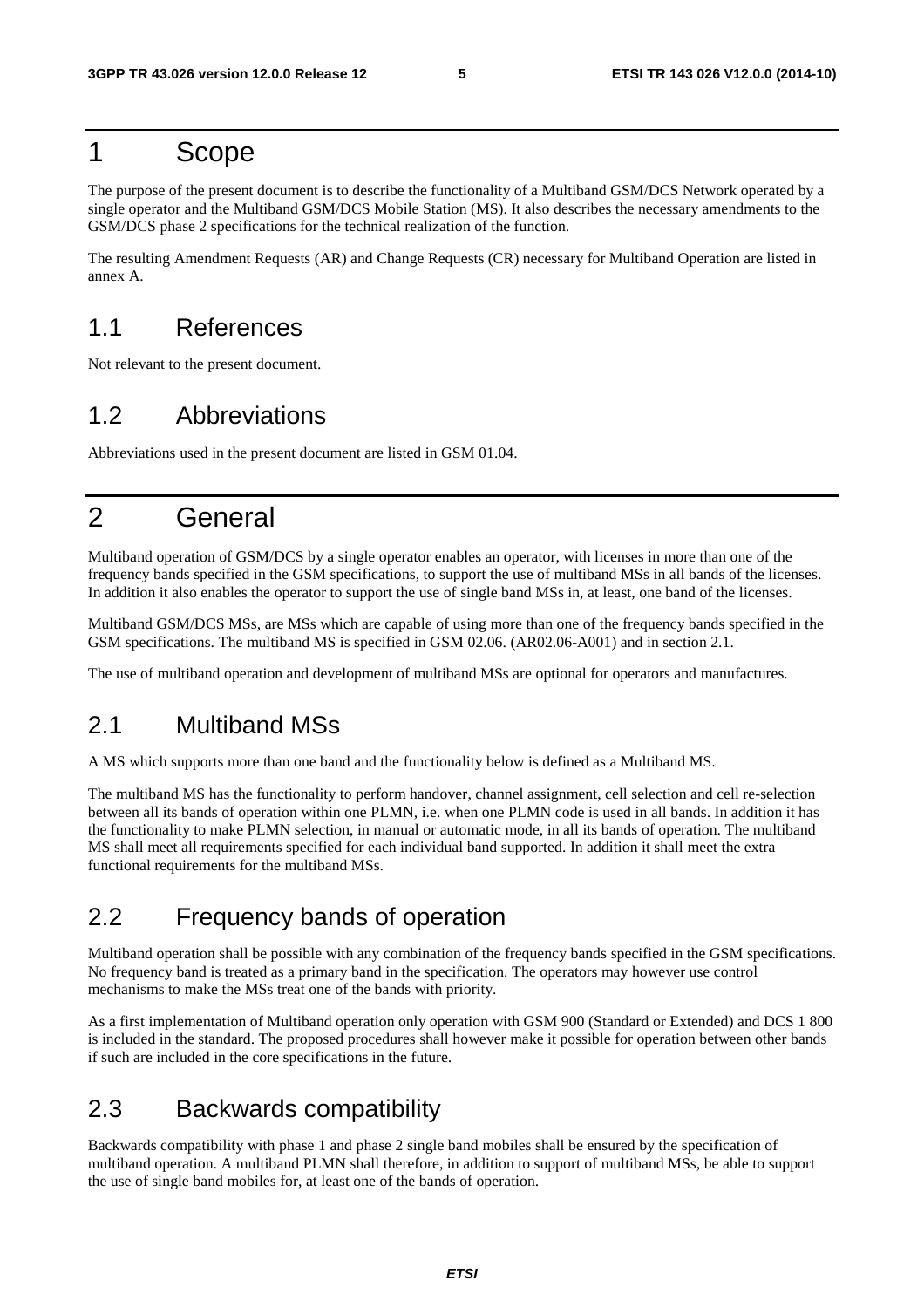Backwards compatibility by the multiband MSs shall also be ensured. The MSs shall therefore be able to, functionally, work as single band mobiles in a single band network.

### 2.4 PLMN codes

Multiband operation of GSM/DCS by a single operator, with handover and assignment between the bands, implies that only one PLMN code is used in all bands of operation. Handover or assignment between PLMNs is not covered by this document or the work item.

An operator, with license in more than one band, may however support multiband mobiles without handover and assignment between the bands. If so, more than one PLMN code may be used. This is already covered with the phase 1 and phase 2 specifications.

# 2.5 Other systems

Multiband operation by a single operator does not include multi mode operation, i.e. handover, assignment or roaming between GSM/DCS and systems covered by other specifications or standards. The amendments of the GSM/DCS specifications for multiband operation may however be done in a flexible way so that multi mode operation can make use of the same procedures.

# 3 Requirements

### 3.1 User requirements

No special actions by the user shall be necessary to use a multiband MS. The possibility for the user to decide to operate the MS in a single band mode may however be supported. Indications may also be given to the user of which band is being used.

The user of a multiband MS shall be able to roam between PLMNs operating in any of the MS's frequency bands of operation. The MS shall therefore, at PLMN selection, present all available PLMNs within its frequency bands of operation.

# 3.2 Operator requirements

The use of multiband operation shall be optional for the operator. Multiband MSs must therefore be able to, functionally, work as single band MSs in a single band network.

When multiband operation is used, it shall be possible to provide coverage in one frequency band independently of the coverage in another band..

Two options can be implemented by an operator when operating a multiband network :

- i) a BCCH in each band of operation;
- ii) a common BCCH in only one of the band of operation when resources across all bands are co-located and synchronized.
- NOTE: For case ii), in order to ensure proper operation of the network, the operator should take into account issues related to the difference of propagation between the different bands, e.g GSM and DCS when performing cell planning. As far as synchronization issues are concerned, the requirements for TA for multiband BTSs may only be fulfilled when the TA is the same in the two bands, i.e. within the tolerance as defined in GSM 05.10. This imposes some restrictions on the cells where the two bands are supported (e.g. small cells).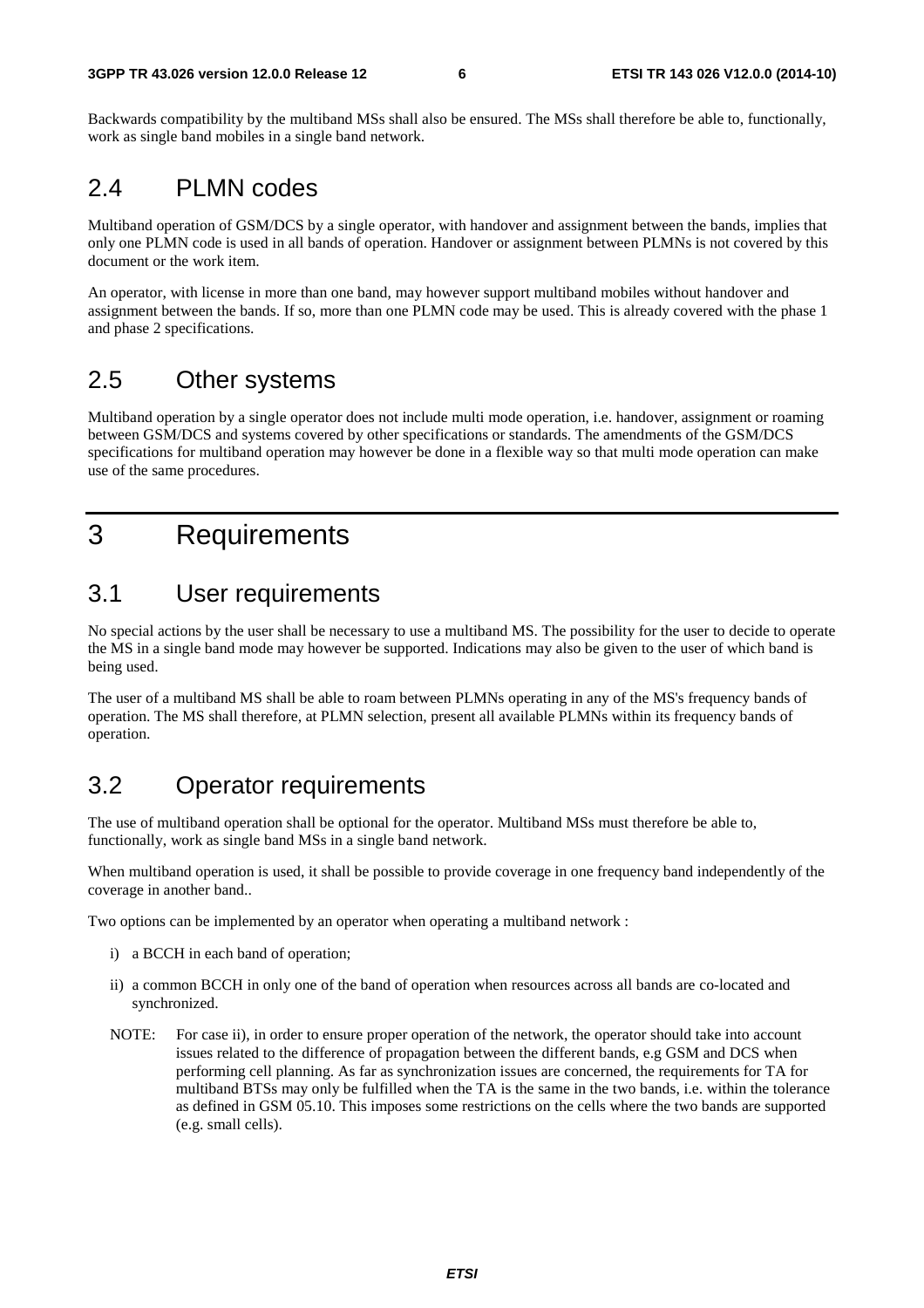### 3.3 Radio requirements

The radio requirements for GSM and DCS in the present GSM/DCS specification differs in some cases. A multiband MS and the multiband network shall meet all requirements for each band of operation respectively. Type approval of multiband MSs will be covered by the respective test specifications and some additional tests for the multiband functionality.

# 3.4 Relation to frequency hopping

The multiband MS and the multiband network shall support frequency hopping within each band of operation. Frequency hopping between the bands of operation is not required.

# 4 Functional description

To understand the necessary amendments of the phase 2 specifications functional descriptions of different procedures and solutions are described below. The technical realization are described in clause 5 and the actual amendments are listed in annex 1 with a brief description.

### 4.1 Idle mode procedures

The idle mode procedures will not be different for multiband MSs or networks. Only the fact that more than one band is available has to be taken into account.

### 4.1.1 PLMN selection

A multiband MS shall use the normal PLMN selection procedures, as specified in GSM 02.11 and 03.22, with the additional requirement to select from all available PLMNs in all bands of operation. When presenting available PLMNs it shall show all available PLMNs within the MSs bands of operation. A multiband PLMN may have BCCHs available on more than one band but shall still be treated as one PLMN and must therefore only be presented once.

PLMN search time, at switch on, will be the sum of the search times presently specified for each band of operation if no prior knowledge is stored in the MS.

### 4.1.2 Cell re-selection

The multiband network will send out neighbour cell lists which may contain a mixture of channels from different frequency bands. The multiband MSs shall follow the normal cell-re-selection procedures with the addition to monitor all channels within the neighbour cell list which are within the MS's bands of operation. All MSs shall ignore channel numbers which are outside its bands of operation. Channels within the MS's bands of operation shall be monitored.

Priority at cell re-selection can be given to one of the bands of operation by using existing phase 2 parameters.

Compatibility with phase 1 and phase 2 MSs will be ensured by the procedures described in clause 6.

### 4.1.3 Location areas

No special requirements are specified for the allocation of location areas among the cells in a multiband network. It shall therefore be possible the use the same or different location areas for cells in different frequency bands irrespective of their location.

# 4.2 Connected mode procedures

The multiband network will send out neighbour cell lists which may contain a mixture of channels from different frequency bands. The multiband MS shall use the normal monitor and reporting procedures with the additional requirement to monitor and report from all channels within its bands of operation.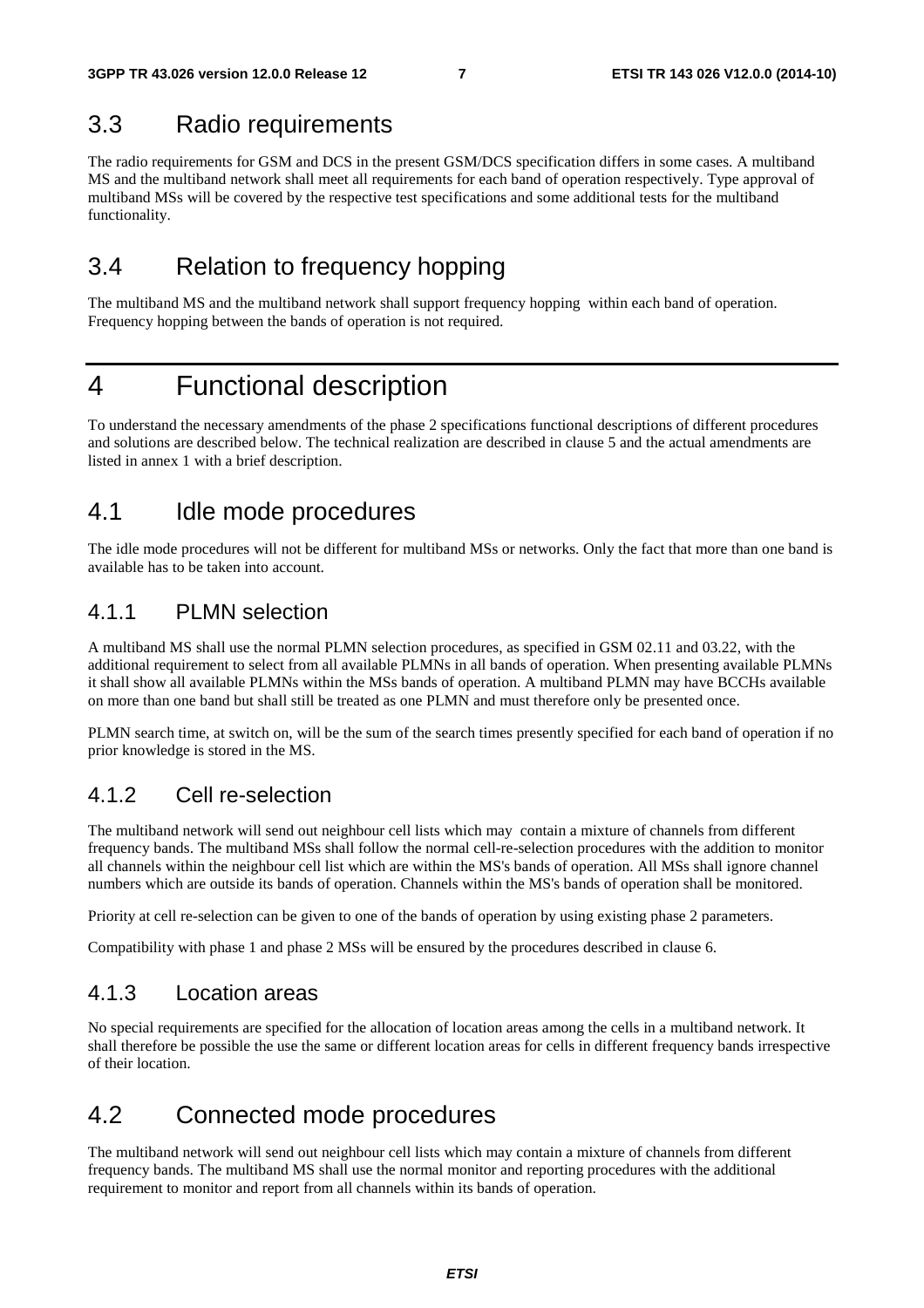### 4.3 Handover

Based on the measurement reports sent by the multiband MS the network will send handover commands to any channel within the MS's bands of operation.

To ensure that handover is possible to a cell which was not reported to be the strongest candidate, e.g. for traffical reasons, a multiband MS shall report at least the number of strongest candidates on each band measured and identified as indicated by the parameter Multiband\_Reporting sent in System Information 2ter/5ter. The coding of this parameter is specified in AR 05.08-A006.

Any MS will only send measurement reports from cells within its bands of operation. Handover commands to cells outside the bands of operation will therefore not occur..

### 4.4 Frequency and power capabilities

The network will be informed by the MS of its frequency and power capabilities to ensure that all procedures, e.g. the handover algorithm, gets accurate information.

5 Technical realization and amendments

The technical realization, e.g. bit mapping, is described in this clause. Also, the necessary amendment is described and reference is made to the amendment request presented.

# 5.1 Mixed neighbour cell lists

A multiband network may use System Information 2/5, System Information 2bis/5bis and a new System Information 2ter/5ter to inform the MSs about the available neighbour cell frequencies. The BCCH channel list consists either of only the sub list derived from the neighbour cell description information element(s) in SI 2/5 (and possibly SI 2bis/5bis) or that sub list concatenated with the neighbour cell description information element received in SI 2ter/5ter in case SI 2ter/5ter is also received. Indication that 2ter is available is included in the SI3 rest octets. Channel numbers which are outside the bands of operation of a MS will be ignored. The scheduling of the sending of SI 2ter on BCCH is specified in AR05.02-A001.

Solution to problems with backwards compatibility are described in clause 6.

Different encoding of the BCCH frequencies in the BA list give different numbers of possible combinations and number of neighbour cells in the list. The limitations are given below:

#### **1024 range**

This allows to encode 2 - 16 frequencies, the frequencies being spread among up to 1024 ARFCNs. This cover more than P-GSM, E-GSM and DCS 1800 together.

#### **512 range**

This allows to encode 2-18 frequencies, the frequencies being spread among up to 512 consecutive ARFCNs. This would cover the E-GSM and DCS for instance.

#### **256 range**

This allows to encode 2-22 frequencies, the frequencies being spread among up to 256 consecutive ARFCNs.

#### **128 range**

This allows to encode 2-29 frequencies, the frequencies being spread among up to 128 consecutive ARFCNs.

#### **Variable bit map**

This allows any combination among 112 consecutive ARFCNs.

#### **Bit map 0**

This allows to encode 124 frequencies among ARFCNs 1-124.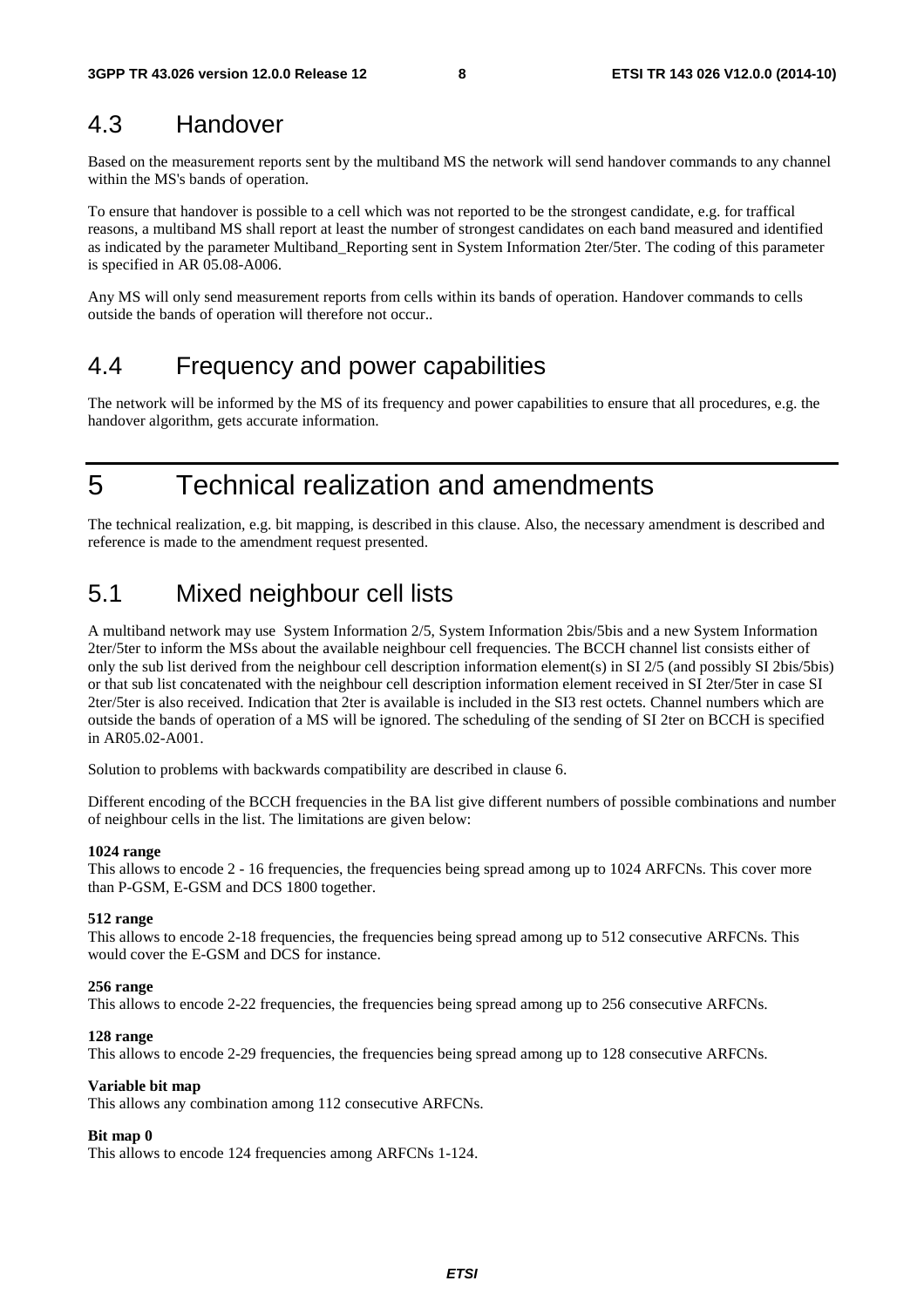# 5.2 Frequency and power capabilities

The network has to be informed of the frequency capabilities and the associated power capability of the multiband MS, on each frequency band, at call set up to ensure a reliable functionality. A multiband mobile shall therefore send a classmark change message with CM3 information as early as possible according to the procedure described in AR 04.08-A069 and AR 04.08-A071 (Early Classmark Sending)*.* In order to give an early indication to the network that the MS is capable of using the Early Classmark Sending, one bit in CM1 and CM2 is used (the spare bit in front of the A5/1 bit).

The network may forbid the MS to use Early Classmark Sending by setting the Early Classmark Sending Control (ECSC) bit in the SI3 rest octets to "L".

The requirement on the timing of the Classmark Change message, such that the MS send CM change in the empty uplink block following the reception of the L2 UA frame, is specified in AR 04.13-A001.

An operator may decide to delay or inhibit the sending of the Classmark Change message from the BSC to the MSC if it was received immediately after the initial L3 message. This is described in AR08.08-A013.

Any combination of frequency bands and power capabilities in the GSM specifications shall be possible. The coding of frequency and power capabilities according to the solution in AR04.08-A007 ensure this flexibility and also give room for further evolution.

# 5.3 Measurement reports

The multiband MS will normally report the signal strength of six strongest and identified neighbour cells as a normal MS. These cells may however not use the same frequency band.

To ensure that handover is possible, e.g. for traffical reasons, to a cell which was not reported to be the strongest candidate, a multiband MS shall, for each band, report at least the number of strongest candidate cells measured and identified as indicated by the MultibandReporting parameter. This parameter is sent in the 5ter and 2ter messages with two bits from the Skip Indicator, which will not be used in 2ter/5ter. The maximum of six cells reported is still unchanged.

The sending of the MultibandReporting parameter is specified in AR04.08-A015.The coding of the two bits in the parameter is specified in AR 05.08-A006.

# 6 Backwards compatibility

Multiband operation will be specified to be backwards compatible so that no harm is made to existing networks and that phase 1 and phase 2 single band mobiles will work in a multiband network.

# 6.1 Support of single band operation

### 6.1.1 Single band MSs

A multiband network will normally support single band mobiles in each of the bands of operation but in some cases (common BCCH in one band), it will only support single band mobiles in one of the bands of operation. Single band signalling will be present as well as multiband signalling.

### 6.1.2 Single band networks

The multiband MSs will, functionally, work as single band mobiles in a single band network.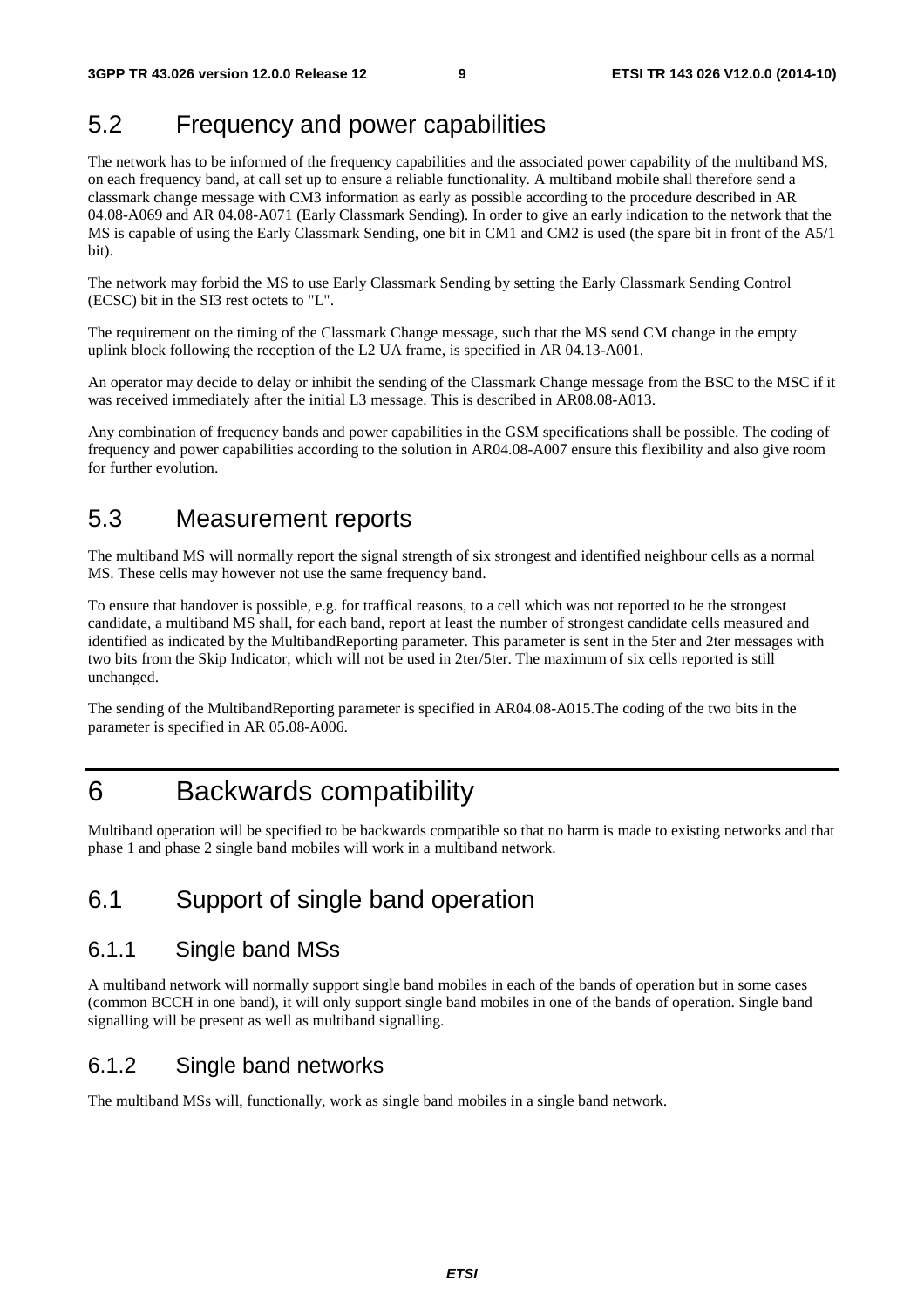# 6.2 Mixed neighbour cell lists

### 6.2.1 Phase 1 MSs

Some phase 1 DCS mobiles ignores the whole BA list if frequencies outside the DCS band is contained in the BA list. System Information 2ter/5ter are therefore introduced to solve this problem. In multiband PLMNs, where phase 1 DCS MSs will be present, SI 2ter/5ter will be used to indicate the ARFCNs outside the DCS1800 band. SI 2ter/5ter will then be ignored by the phase 1 MSs but SI2/5 and 2bis/5bis will still be used.

### 6.2.2 Phase 2 MSs

Phase 2 mobiles will only ignore channel numbers, i.e. not the whole BA list, which are outside the bands of operation of the MS. This is already included in the phase 2 specifications (CR-04.08-665).

# 6.3 Detected compatibility problems and their solutions (when possible)

### 6.3.1 New messages on the BCCH

Some GSM 900 phase 1 mobiles will not operate properly if new SI messages with a L2 pseudolength greater than 1 are received. To be able to provide service to these mobiles in a multiband 900-1800 network with P-GSM 900 phase 2 mobiles, the handling of the pseudolength received in SI messages have been modified and some measures to avoid the situation have been defined in ETR 09.94. The changes introduced are:

- Phase 2 mobiles are recommended to ignore the L2 pseudolength received in all SI messages. For the System Information 2ter message mobiles are required to ignore the received L2 pseudolength. (CR -04.08-A239 rev 2 and 238 rev 2)
- Networks shall set the L2 pseudolength in the SI 2ter message to 0. SI 2bis must not be used in the P-GSM band. (CR -09.94-A007 rev 1)

### 6.3.2 New messages on the SACCH

Some phase 1 mobiles may experience performance degradations if the network sends SI messages not defined in phase 1 on the SACCH. The recommended measures to avoid this degradation have been defined in ETR 09.94 (CR -09.94- A007 rev 1):

- Networks shall not send SI 5ter messages on the SACCH to phase 1 GSM or DCS mobiles or SI 5bis messages on the SACCH to phase 1 GSM mobiles.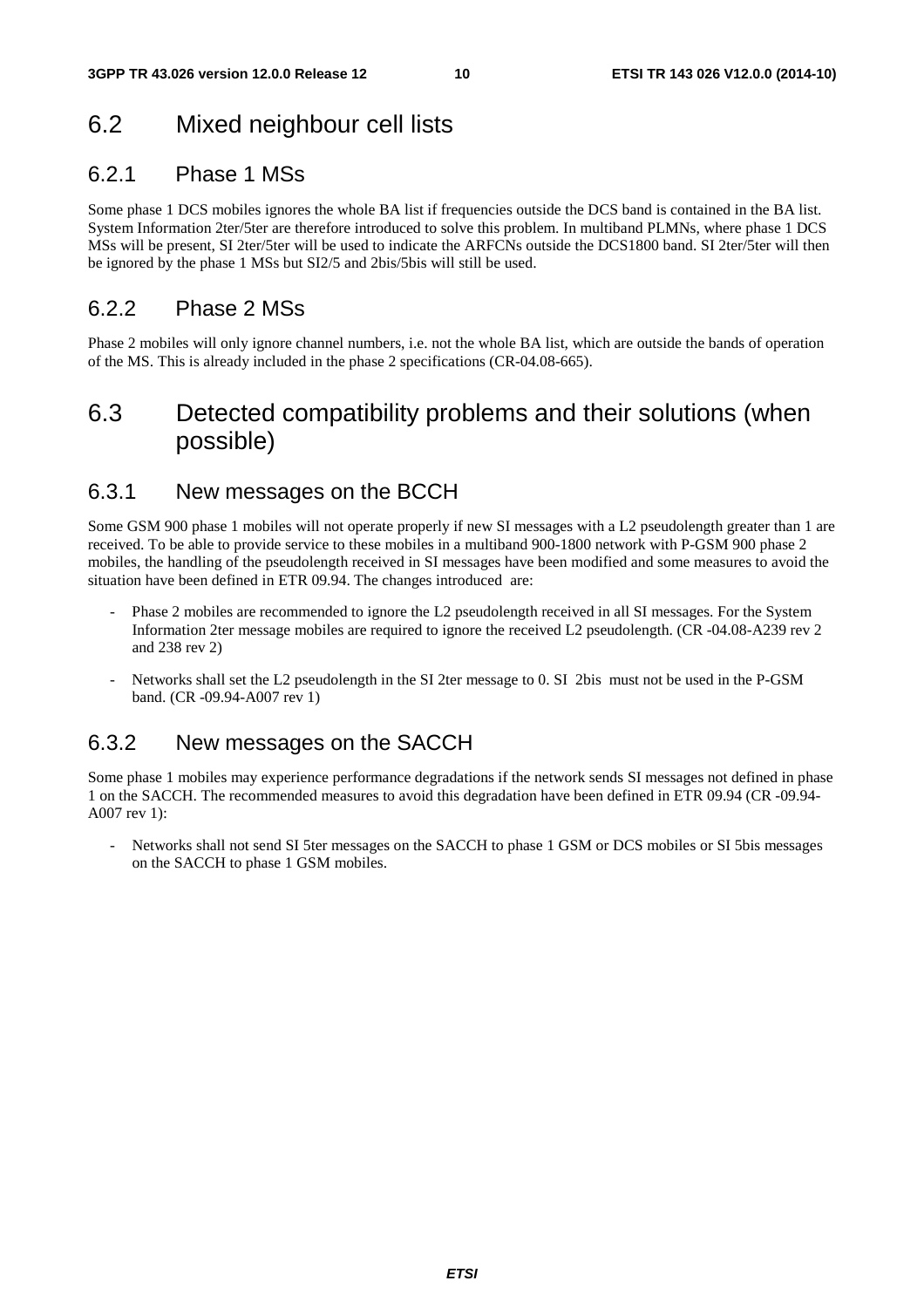# Annex A: List of amendments necessary

# A.1 Approved by TC SMG for Phase 2

A.1.1 CR-04.08-665 on mixed frequency lists

Compatibility ensured for phase 2 mobiles in a multiband PLMN.

# A.2 Approved by TC SMG and put on HOLD

A.2.1 AR 08.58-A005r4 "Sending of SACCH System Information on a call-by-call basis"

Procedures to send SI on SACCH based on the MS capabilities. This is part of WI "Technical Enhancements" and was approved at SMG#14.

# A.3 Proposed for WI "Technical enhancements" and required by WI "Multiband operation"

#### A.3.1 AR 04.08-069 "Early Classmark Sending" and AR 04.08-071 "Early Classmark Sending"

The multiband MS shall automatically send the CLASSMARK CHANGE message as soon as the main signalling link is established (Early Classmark Sending) if so permitted by the network, as indicated in the last reception in the accessed cell of the SYSTEM INFORMATION 3 message.

#### A.3.2 AR 04.13-A002r1 "Performance requirements on the sending of the CLASSMARK CHANGE message"

Requirements on the MS to send CM Change in the first uplink block after receiving UA-frame in downlink.

#### A.3.3 AR 08.08-A013r3 "Early sending of CLASSMARK CHANGE"

Inclusion of the option for the BSS to delay or suppress the sending of the CLASSMARK UPDATE message to the MSC in case the CLASSMARK CHANGE message was received at initial connection establishment.

#### A.3.4 CR 09.90-033 "Early sending of Classmark change indication in CLASSMARK IE"

A phase 2 MS uses one bit in Classmark 1 and 2 IE to indicate its capability in terms of early sending of classmark change message. This bit was associated to another meaning and its use leads to the use of a former reserved value.

# A.4 Proposed for WI "Multiband operation"

A.4.1 AR 02.06-A001r2 "Definition of multiband MS type"

Inclusion of multiband possibilities and definition of the multiband MS.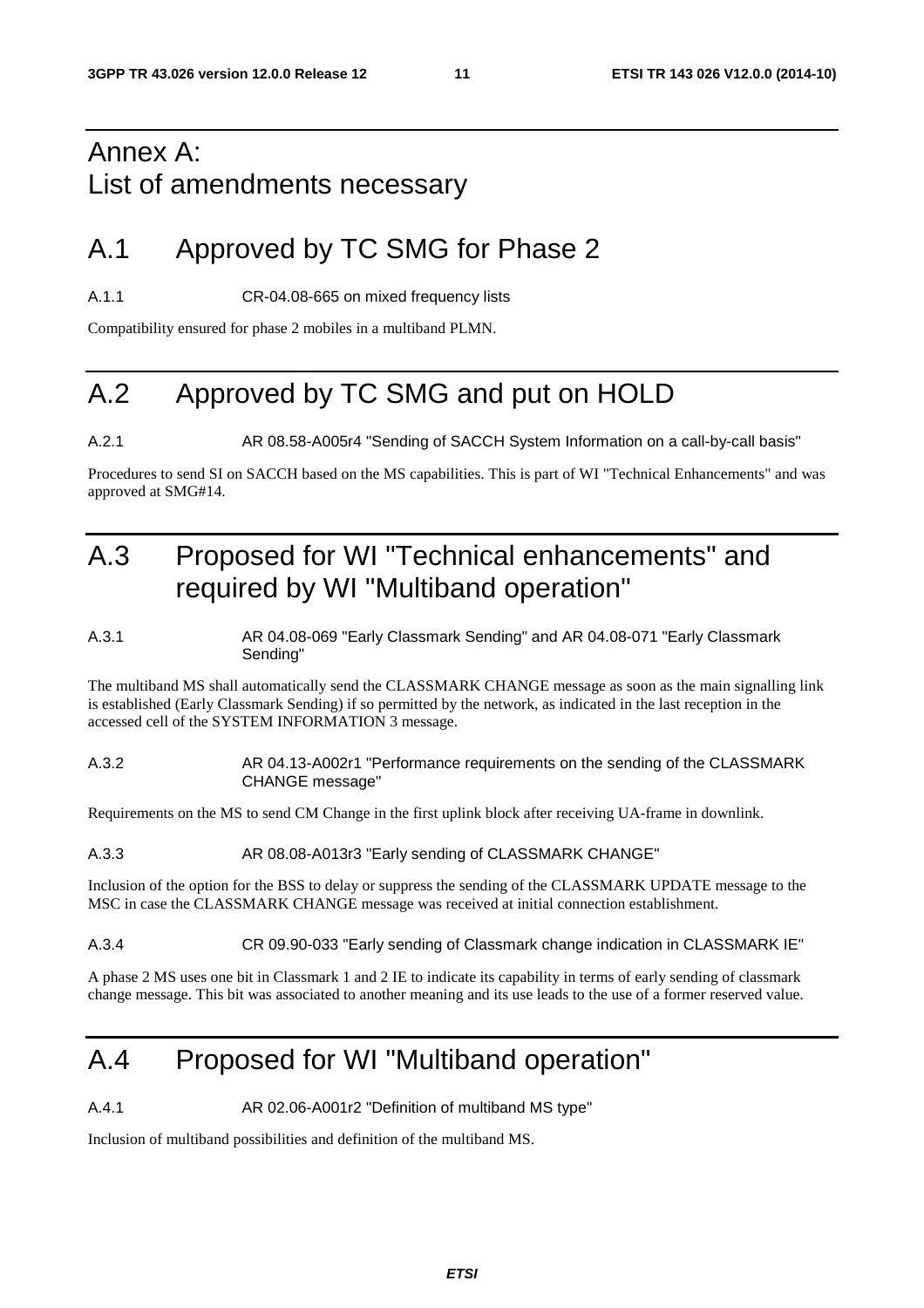#### A.4.2 AR 02.11-A004 "Clarifications for multiband operation"

Clarifications about the possibilities to use multiband operation and presentation of available PLMNs.

A.4.3 AR 03.22-A004 "Support of multiband operation by a single operator"

Removal of inconsistencies with multiband operation.

A.4.4 AR 04.08-A007r2 "Multiple band MSs in a dual band network"

Extended coding of frequency and power capabilities in CM3.

A.4.5 AR 04.08-A015r5 "New SI messages 2ter and 5 ter"

Introduction of the two new SI messages 2ter and 5ter to ensure backwards compatibility.

A.4.6 AR 05.01-A004 "Amendments for multiband operation"

Clarification of the functionality of, and radio requirements on, multiband MSs.

A.4.7 AR05.02-A001 "Inclusion of System Information 2ter for multiband operation"

Scheduling of the sending of System Information 2ter on BCCH.

A.4.8 AR 05.05-A008 "Amendments for multiband operation"

Specification of possible frequency bands and the functionality of the multiband MS.

A.4.9 AR 05.08-A006 "Amendments for multiband operation"

Specification of the radio requirements, e.g. measurement reporting, on the multiband MS.

A.4.10 AR08.58-A006r1 "Introduction of SI 2ter and 5ter"

New code points for SI 2ter and 5ter included in GSM 08.58.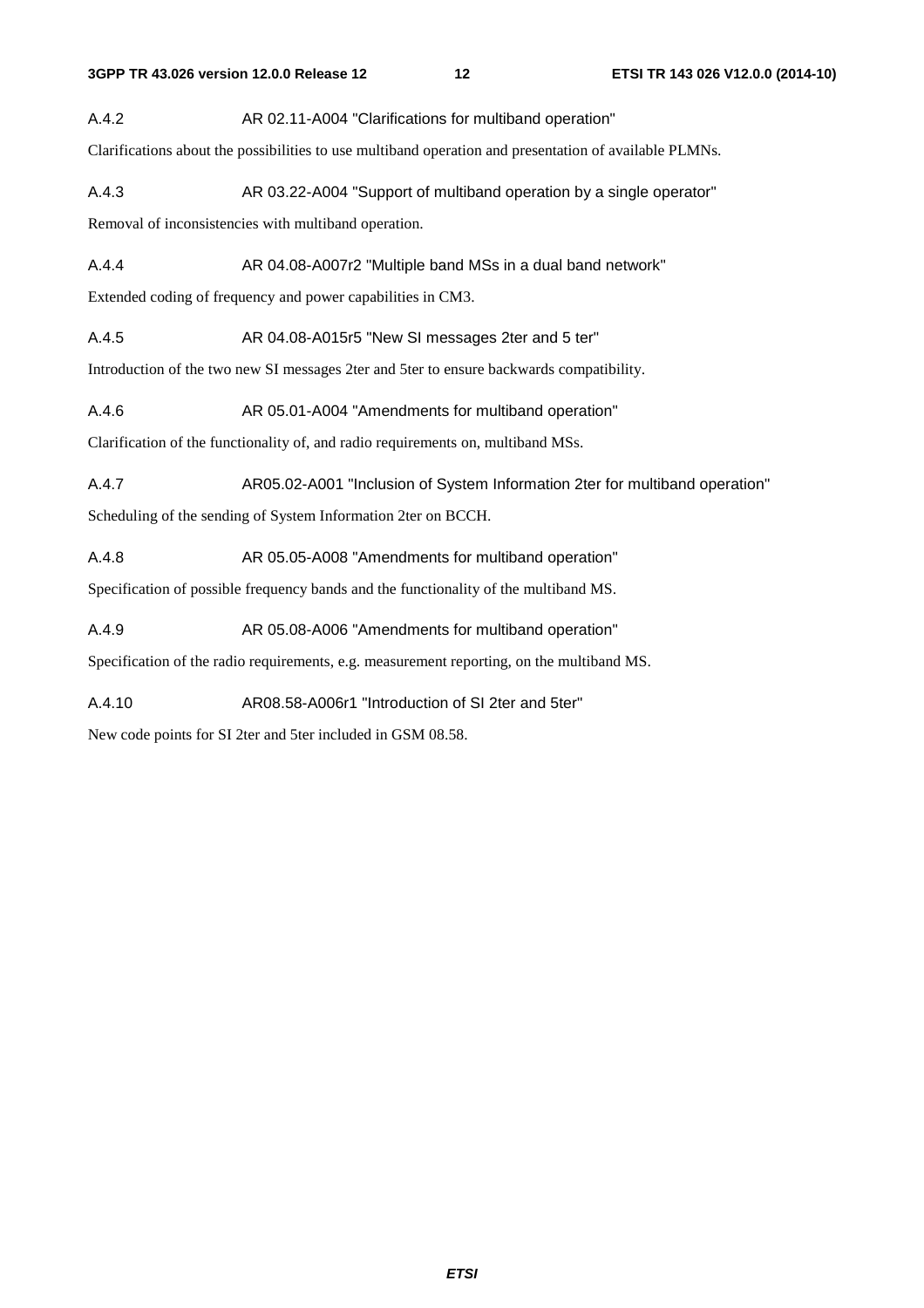- A.4.11 CR11.10- 846 "Introduction of new section 26.11 for Multiband specific signalling tests"
- A.4.12 CR11.10- 847 "Inclusion of reference to new section 26.11 in introduction to section 26"
- A.4.13 CR11.10- 848 "Immediate assignment procedures: multiband"
- A.4.14 CR11.10- 849 "Handover procedure: Multiband MSs"
- A.4.15 CR11.10- 850 "Structured procedures, multiband"
- A.4.16 CR11.10- 851 "Default message contents for section 26.11"
- A.4.17 CR11.10- 852 "Modification of section 26.3 for Multiband MSs"
- A.4.18 CR11.10- 853 "Received signal measurements for multiband MSs"
- A.4.19 CR11.10- 854 "Measurement reporting for Multiband MS"

# A.5 Change Requests related to WI "Multiband operation" after 1996

NOTE: This may not be a complete list, and is provided for indicative purposes only.

A.5.1 CR04.08-A178 "Handling of multiple frequency redefinitions"

A179 was the matching CR for the phase 2 specification.

- A.5.2 CR04.08-A154r2 "Indication of multislot class"
- A.5.3 CR03.26- A002r1 "Amendment for multiband Operation (common BCCH for the different bands of operation)"

A001r1 was the matching CR for the phase 2 specification.

A.5.4 CR05.08-A035 "Amendment for multiband operation (common BCCH for the different bands of operation)'

A034 was the matching CR for the phase 2 specification. Linked to CR03.26 A002r1 above.

A.5.5 CR04.08-A214 "Coding of classmark information for multiband mobiles"

A210r1 was the matching CR for the phase 2 specification.

A.5.6 CR04.08-A207r1 "Handling of classmark information at band change"

A204r2 was the matching CR for the phase 2 specification.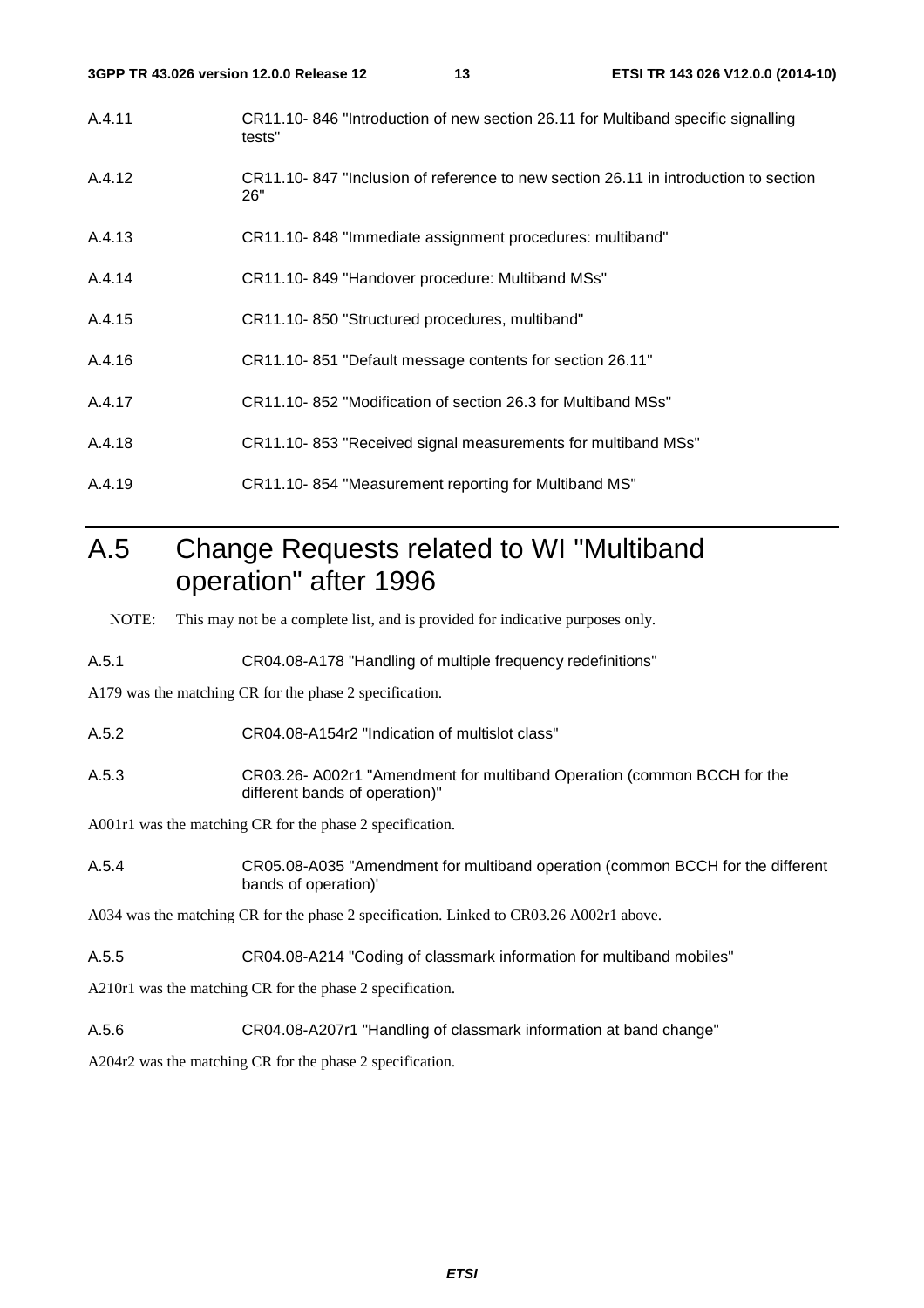- A.5.7 CR 04.08-A239r2 'Clarification of use of L2 Pseudo Length in SYSTEM INFORMATION messages' (phase 2 , release -95)
- A.5.8 CR 04.08-A238r2 'Clarification of use of L2 Pseudo Length in SYSTEM INFORMATION messages' (phase 2+, release -96)
- A.5.9 CR 09.94- A007r1 'Handling of new phase 2 BCCH and SACCH messages by phase 1 MS'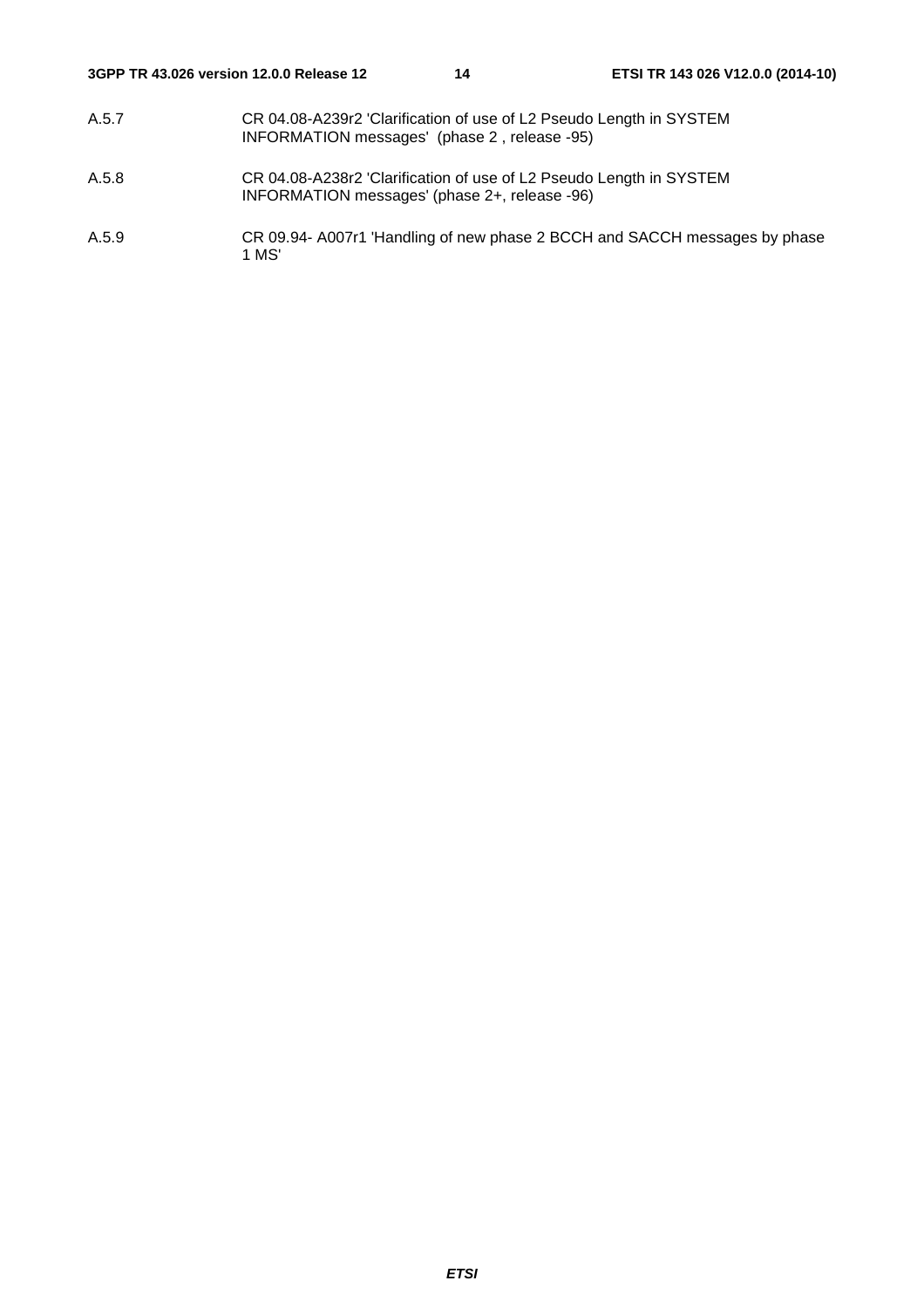# Annex B: Change History

| <b>Change history</b> |              |         |                            |                    |                         |  |  |
|-----------------------|--------------|---------|----------------------------|--------------------|-------------------------|--|--|
| SMG No.               | TDoc.<br>No. | CR. No. | <b>Section</b><br>affected | <b>New version</b> | <b>Subject/Comments</b> |  |  |
| <b>SMG#23</b>         |              |         |                            | 4.3.0              | <b>Phase 2 version</b>  |  |  |
| <b>SMG#23</b>         |              |         |                            | 5.2.0              | Phase 2+ version        |  |  |
| <b>SMG#27</b>         |              |         |                            | 6.0.0              | Release 1997 version    |  |  |
| <b>SMG#29</b>         |              |         |                            | 7.0.0              | Release 1998 version    |  |  |
| <b>SMG#31</b>         |              |         |                            | 8.0.0              | Release 1999 version    |  |  |

| <b>Change history</b> |                   |             |  |            |                                               |              |            |
|-----------------------|-------------------|-------------|--|------------|-----------------------------------------------|--------------|------------|
| <b>Date</b>           | <b>TSG GERAN#</b> | TSG Doc. CR |  | <b>Rev</b> | Subject/Comment                               | <b>l</b> Old | <b>New</b> |
| 2001-04               | 4                 |             |  |            | Release 4 version                             |              | 4.0.0      |
| 2002-06               | 10                |             |  |            | Release 5 version                             | 4.0.0        | 5.0.0      |
| 2002-07               |                   |             |  |            | Editorial change in the front page (TS -> TR) | 5.0.0        | 5.0.1      |
| 2005-01               |                   |             |  |            | Release 6 version                             | 5.0.1        | 6.0.0      |
| 2007-08               | 35                |             |  |            | Release 7 version                             | 6.0.0        | 7.0.0      |
| 2008-12               | 40                |             |  |            | Release 8 version                             | 7.0.0        | 8.0.0      |
| 2009-12               | 44                |             |  |            | Release 9 version                             | 8.0.0        | 9.0.0      |
| 2011-03               | 49                |             |  |            | Release 10 version                            | 9.0.0        | 10.0.0     |
| 2012-09               | 55                |             |  |            | Release 11 version                            | 10.0.0       | 11.0.0     |
| 2014-09               | 63                |             |  |            | Release 12 version (frozen at SP-65)          | 11.0.0       | 12.0.0     |